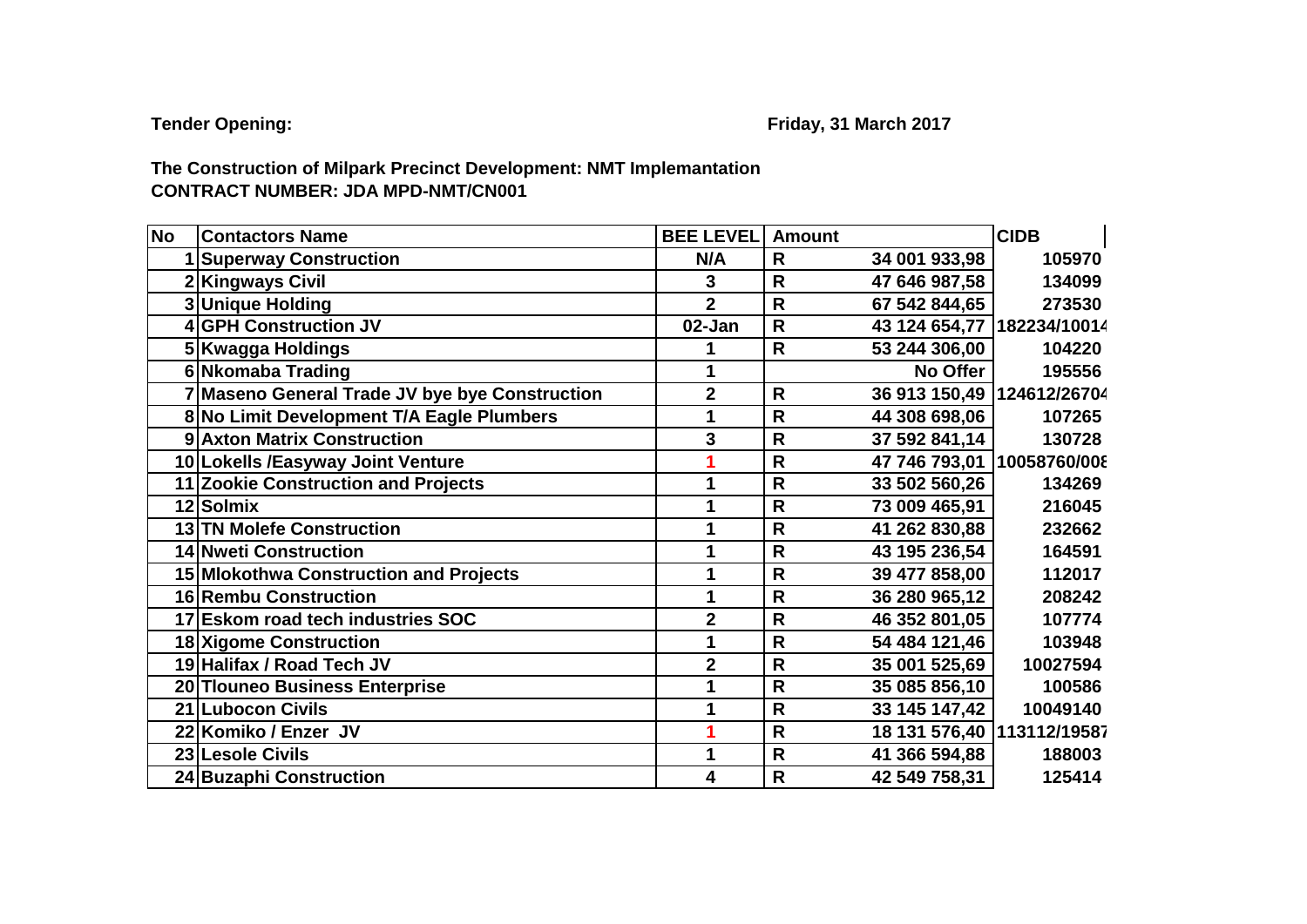|                 | 25 Smart Civils Construction     | $\overline{2}$ | $\mathsf{R}$ | 50 522 569,26              | 10010048 |
|-----------------|----------------------------------|----------------|--------------|----------------------------|----------|
|                 | 26 SSS Invest                    | 1              | $\mathsf{R}$ | 34 062 461,28              | 104565   |
|                 | 27 Teichmann Ndungane JV         | 3              | $\mathsf{R}$ | 40 561 673,44 10093336/100 |          |
|                 | 28 HBC Construction              | 3              | $\mathsf{R}$ | 57 542 675,83              | 104526   |
|                 | 29 Bophelong Construction        | $\overline{2}$ | $\mathsf{R}$ | 39 702 481,29              | 103680   |
|                 | <b>30 Arocon Construction</b>    | 1              | $\mathsf{R}$ | 33 272 475,94              | 157838   |
|                 | 31 Siphandile Trading Enterprise | 1              | $\mathsf{R}$ | 32 885 778,36              | 192554   |
| $\overline{32}$ |                                  |                |              |                            |          |
| 33              |                                  |                |              |                            |          |
| 34              |                                  |                |              |                            |          |
| 35              |                                  |                |              |                            |          |
| 36              |                                  |                |              |                            |          |
| $\overline{37}$ |                                  |                |              |                            |          |
|                 |                                  |                |              |                            |          |
|                 |                                  |                |              |                            |          |
|                 |                                  |                |              |                            |          |
|                 |                                  |                |              |                            |          |
|                 |                                  |                |              |                            |          |
|                 |                                  |                |              |                            |          |
|                 |                                  |                |              |                            |          |
|                 |                                  |                |              |                            |          |
|                 |                                  |                |              |                            |          |
|                 |                                  |                |              |                            |          |
|                 |                                  |                |              |                            |          |
|                 |                                  |                |              |                            |          |
|                 |                                  |                |              |                            |          |
|                 |                                  |                |              |                            |          |
|                 |                                  |                |              |                            |          |
|                 |                                  |                |              |                            |          |
|                 | 9 Rembu Construction             | 1              |              |                            |          |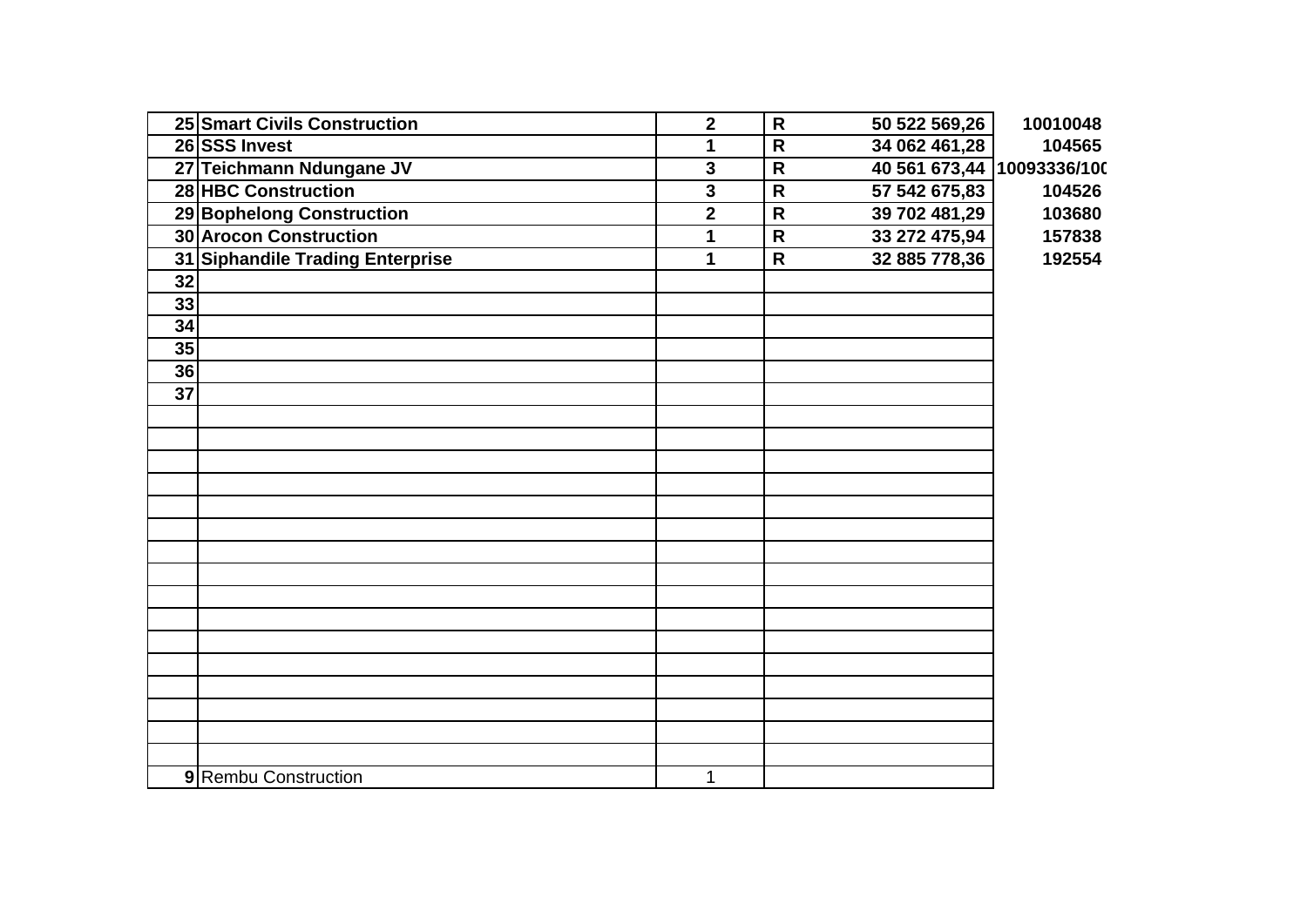| 10 Kingsway civil                    | 3             |  |
|--------------------------------------|---------------|--|
| 11 HBC CONSTRUCTION                  | 2             |  |
| 12 YIKUSASA BUILDING CONSTRACTORS SA | 2             |  |
| 13 UHURU ENGINEERING PROJECTS        |               |  |
| 14 MABRA CNSTRUCTION                 | 5             |  |
| <b>15 NALE TRADIND CC</b>            |               |  |
| 16 ZIDLAPHI KGOMO AND ASSOCIATES     |               |  |
| 17 BAPHALaborwa 72CONSTRUCTION       | っ             |  |
| <b>18 TEMI CONSTRUCTION</b>          |               |  |
| <b>19 AXTON MATRIX</b>               | 3             |  |
| <b>20 LINKED THOUGHTS</b>            |               |  |
| 21 MASINGITA PROPERTIES              | 2             |  |
| 22 SIVIWE JAYIYA                     |               |  |
| 23 KWAGGA HOLDINGS                   |               |  |
| 24 MAKHADO PROJECTS MANAGEMENT       |               |  |
| 25 A and P CIVILS                    |               |  |
| 26 BUZAPHI CONSTRUCTION              | $\mathcal{P}$ |  |
| 27 SHOTA ENGINEERING CC              | 2             |  |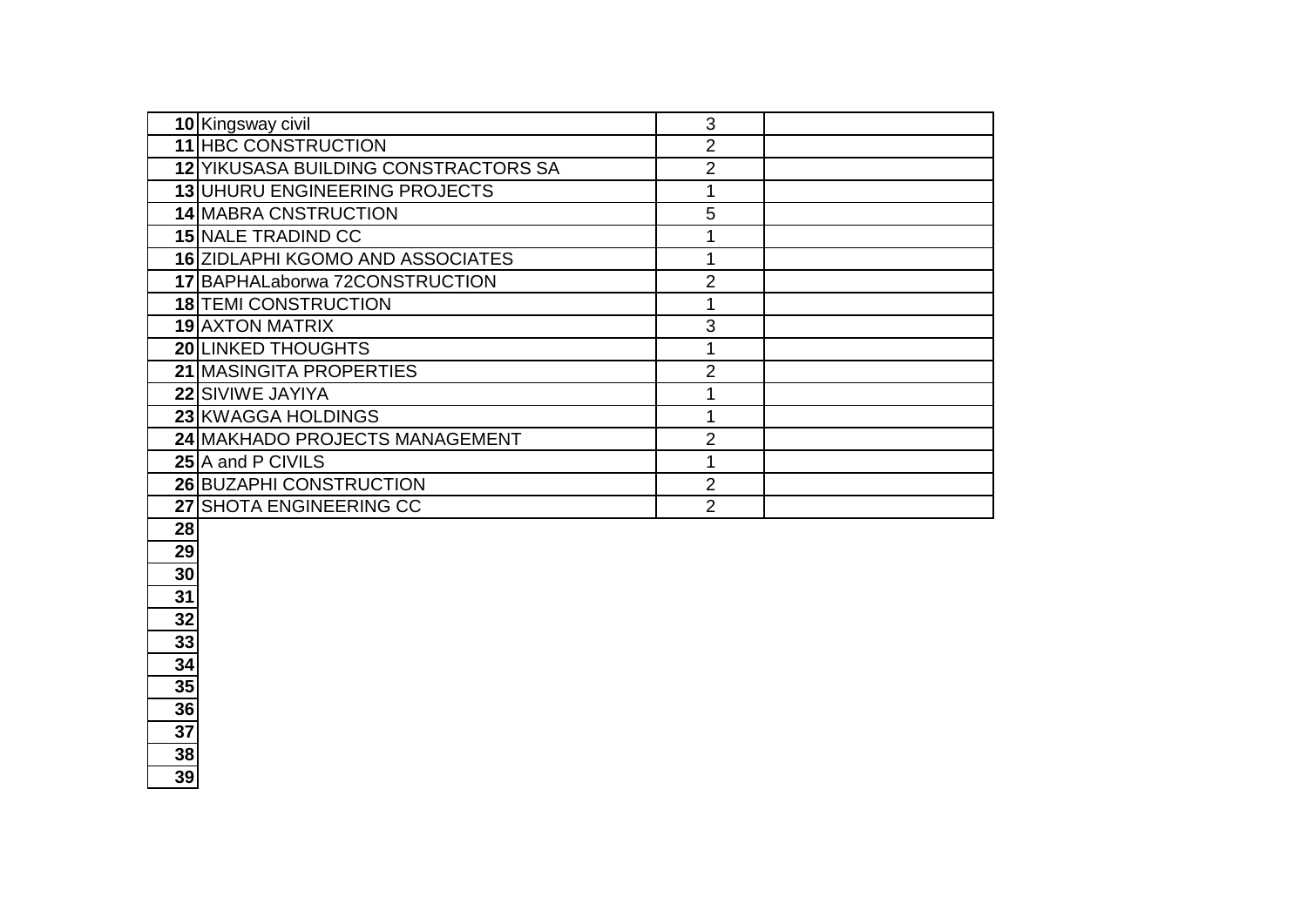| 4                |  |
|------------------|--|
|                  |  |
| l2<br>$\epsilon$ |  |
| D                |  |
|                  |  |
| 5<br>$\epsilon$  |  |
| 6<br>4           |  |
| 7                |  |